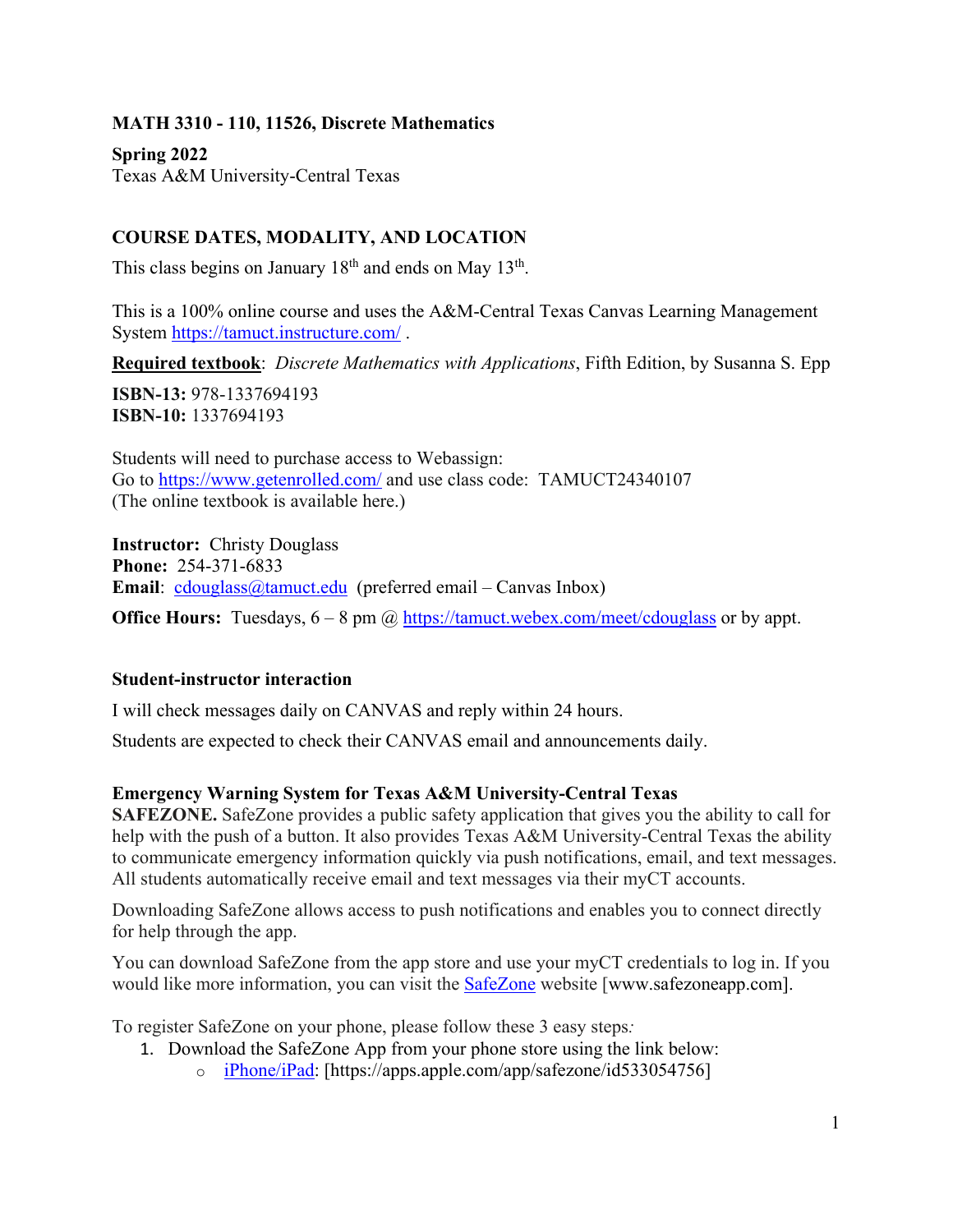### o [Android Phone / Tablet](https://play.google.com/store/apps/details?id=com.criticalarc.safezoneapp)

[https://play.google.com/store/apps/details?id=com.criticalarc.safezoneapp]

- 2. Launch the app and enter your myCT email address (e.g.  $\{\text{name}\}\langle\omega\rangle$  (a) amuct.edu)
- 3. Complete your profile and accept the terms of service

# **COURSE INFORMATION**

# **Course Overview and description**

Introduces students to the techniques and tools of reasoning, decision making, and combinational problem solving. Topics include sets and logic, combinations, probability, relations and functions, Boolean properties, and graph theory. Prerequisite(s): [MATH](http://catalog.tamuct.edu/search/?P=MATH%201314) 1314 or [MATH](http://catalog.tamuct.edu/search/?P=MATH%203309) 3309.

# **Student Learning Outcomes**

- Evaluate and contradict logic statements, negations, converses, inverses, contrapositives, and biconditionals, and determine logical equivalences. (Ch.2 HW, Ch.2 Quiz, Midterm)
- Use rules of inferences, truth tables, and logic circuits to develop, defend, and contradict a logical argument. (Ch.2 HW, Ch.2 Quiz, Midterm)
- Use predicates and quantifiers to develop, defend, and contradict a logical argument. (Ch.3 HW, Ch.3 Quiz, Midterm)
- Translate from informal to formal logic language. (Ch.3 HW, Ch.3 Quiz, Midterm)
- Develop a direct, logical proof and disprove my means by counterexample. (Ch.4 HW, Ch.4 Quiz, Midterm)
- Use various number theorems and algorithms in direct proofs and indirect arguments. (Ch.4 HW, Ch.4 Quiz, Midterm)
- Use explicit and recursive formulas to describe sequences and series. (Ch.5 HW, Ch.5 Quiz, Final)
- Use factorials and *n* choose *r* notation to generate sequences. (Ch.5 HW, Ch.5 Quiz, Final)
- Prove mathematical algorithms by induction and use the Well-Ordering Principle. (Ch.5) HW, Ch.5 Quiz, Final)
- Solve recurrence relations by iteration and derive a technique for solving second-order homogenous recurrence relations. (Ch.5 HW, Ch.5 Quiz, Final)
- Prove and disprove a set is a subset of another, prove and disprove a set is empty, use Venn diagrams to represent sets, and partition sets. (Ch.6 HW, Ch.6 Quiz, Final)
- Prove and disprove subset relations, set equality and set identities, and perform set operations. (Ch.6 HW, Ch.6 Quiz, Final)
- Define functions acting on general sets, including Boolean functions and determine if a function is well-defined. (Ch.7 HW, Ch.7 Quiz, Final)
- Determine one-to-one and onto functions (finite and infinite), compose their inverses and find function inverses. (Ch.7 HW, Ch.7 Quiz, Final)
- Determine cardinality of countable and infinite sets and search for larger infinities. (Ch.7) HW, Ch.7 Quiz, Final)
- Use trees, paths, and circuits to graphically represent logical situations. (Ch.10 HW, Ch.10 Quiz, Final)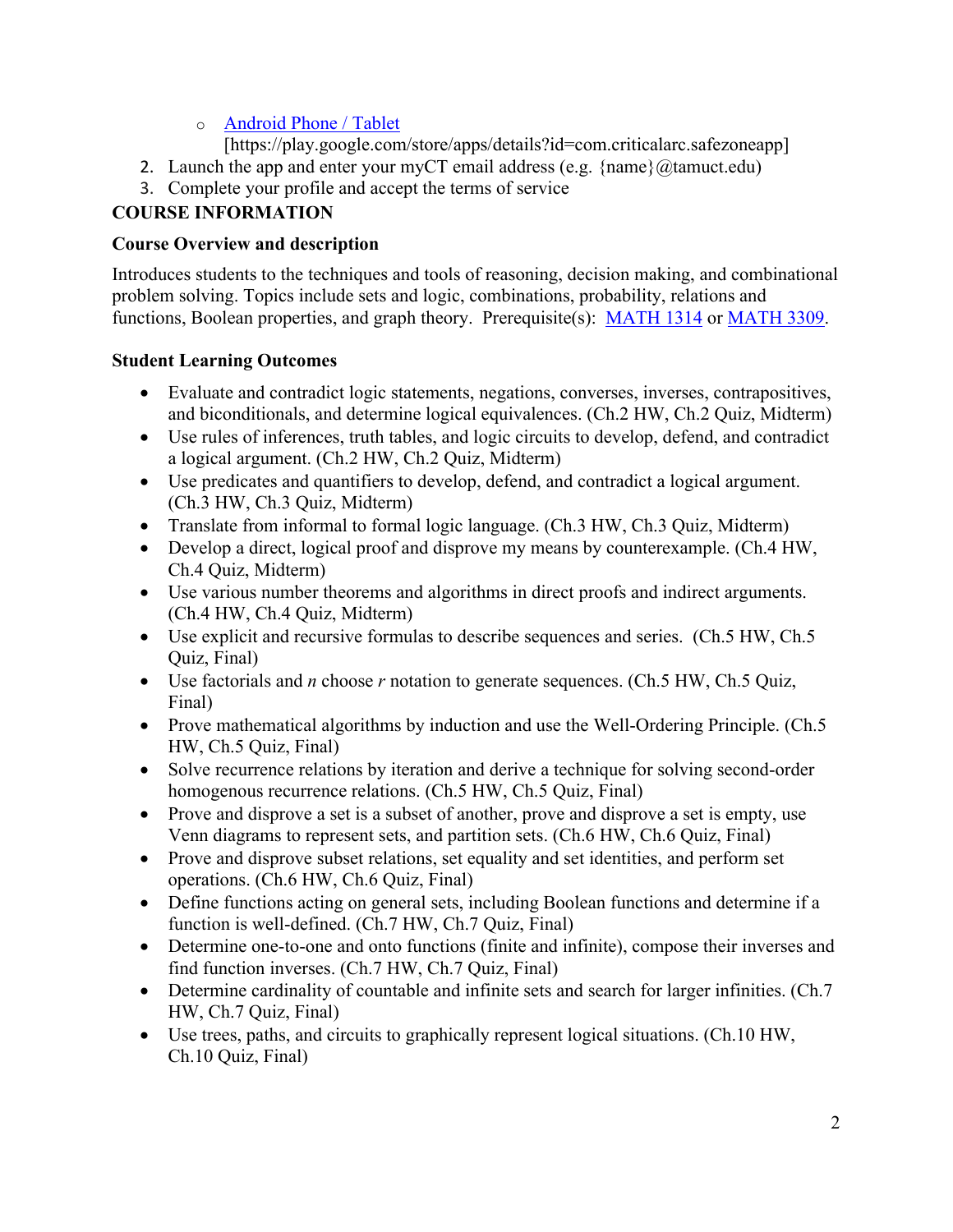### **TExES Mathematics Exam (7-12) Standards**

*Domain I—Number Concepts*

Competency 001—The teacher understands the real number system and its structure, operations, algorithms and representations.

The beginning teacher:

- Understands the concepts of place value, number base and decimal representations of real numbers.
- Understands the algebraic structure and properties of the real number system and its subsets (e.g., real numbers as a field, integers as an additive group).
- Describes and analyzes properties of subsets of the real numbers (e.g., closure, identities).
- Selects and uses appropriate representations of real numbers (e.g., fractions, decimals, percents, roots, exponents, scientific notation) for particular situations.
- Uses a variety of models (e.g., geometric, symbolic) to represent operations, algorithms and real numbers.
- Uses real numbers to model and solve a variety of problems.
- Uses deductive reasoning to simplify and justify algebraic processes.
- Demonstrates how some problems that have no solution in the integer or rational number systems have solutions in the real number system.

Competency 003—The teacher understands number theory concepts and principles and uses numbers to model and solve problems in a variety of situations. The beginning teacher:

- Applies ideas from number theory (e.g., prime numbers and factorization, the Euclidean algorithm, divisibility, congruence classes, modular arithmetic, the fundamental theorem of arithmetic) to solve problems.
- Applies number theory concepts and principles to justify and prove number relationships.
- Uses properties of numbers (e.g., fractions, decimals, percents, ratios, proportions) to model and solve real-world problems.
- Applies counting techniques such as permutations and combinations to quantify situations and solve problems.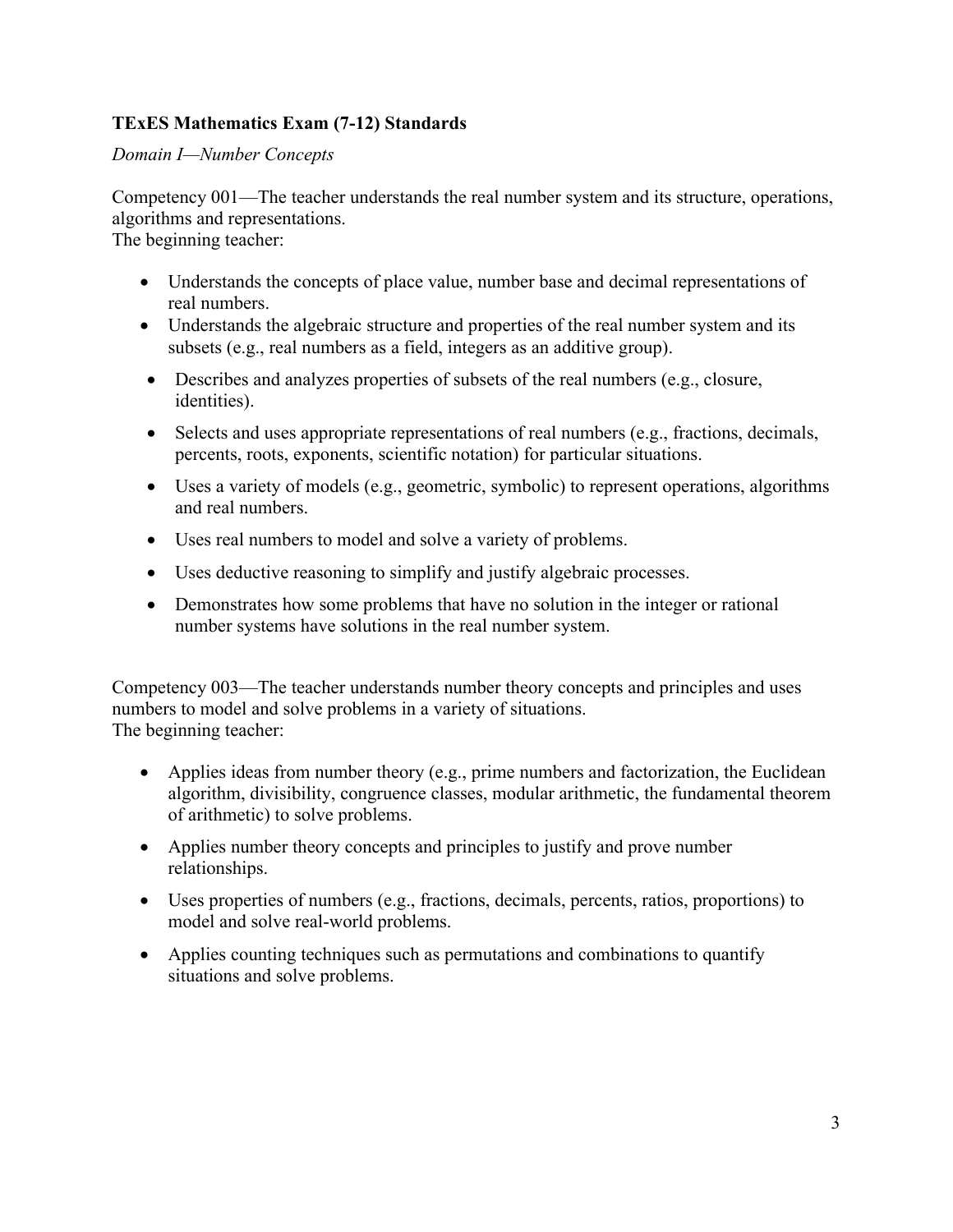### *Domain II—Patterns and Algebra*

Competency 004—The teacher uses patterns to model and solve problems and formulate conjectures.

The beginning teacher:

- Recognizes and extends patterns and relationships in data presented in tables, sequences or graphs.
- Uses methods of recursion and iteration to model and solve problems.
- Uses the principle of mathematical induction.
- Analyzes the properties of sequences and series (e.g., Fibonacci, arithmetic, geometric) and uses them to solve problems involving finite and infinite processes.
- Understands how sequences and series are applied to solve problems in the mathematics of finance (e.g., simple, compound and continuous interest rates; annuities).

Competency 005—The teacher understands attributes of functions, relations and their graphs. The beginning teacher:

- Understands when a relation is a function.
- Identifies the mathematical domain and range of functions and relations and determines reasonable domains for given situations.
- Understands that a function represents a dependence of one quantity on another and can be represented in a variety of ways (e.g., concrete models, tables, graphs, diagrams, verbal descriptions, symbols).
- Identifies and analyzes even and odd functions, one-to-one functions, inverse functions and their graphs.
- Performs operations (e.g., sum, difference, composition) on functions, finds inverse relations and describes results symbolically and graphically.

#### *Domain V—Mathematical Processes and Perspectives*

Competency 018—The teacher understands mathematical reasoning and problem solving. The beginning teacher:

- Understands the nature of proof, including indirect proof, in mathematics.
- Applies correct mathematical reasoning to derive valid conclusions from a set of premises.
- Uses inductive reasoning to make conjectures and uses deductive methods to evaluate the validity of conjectures.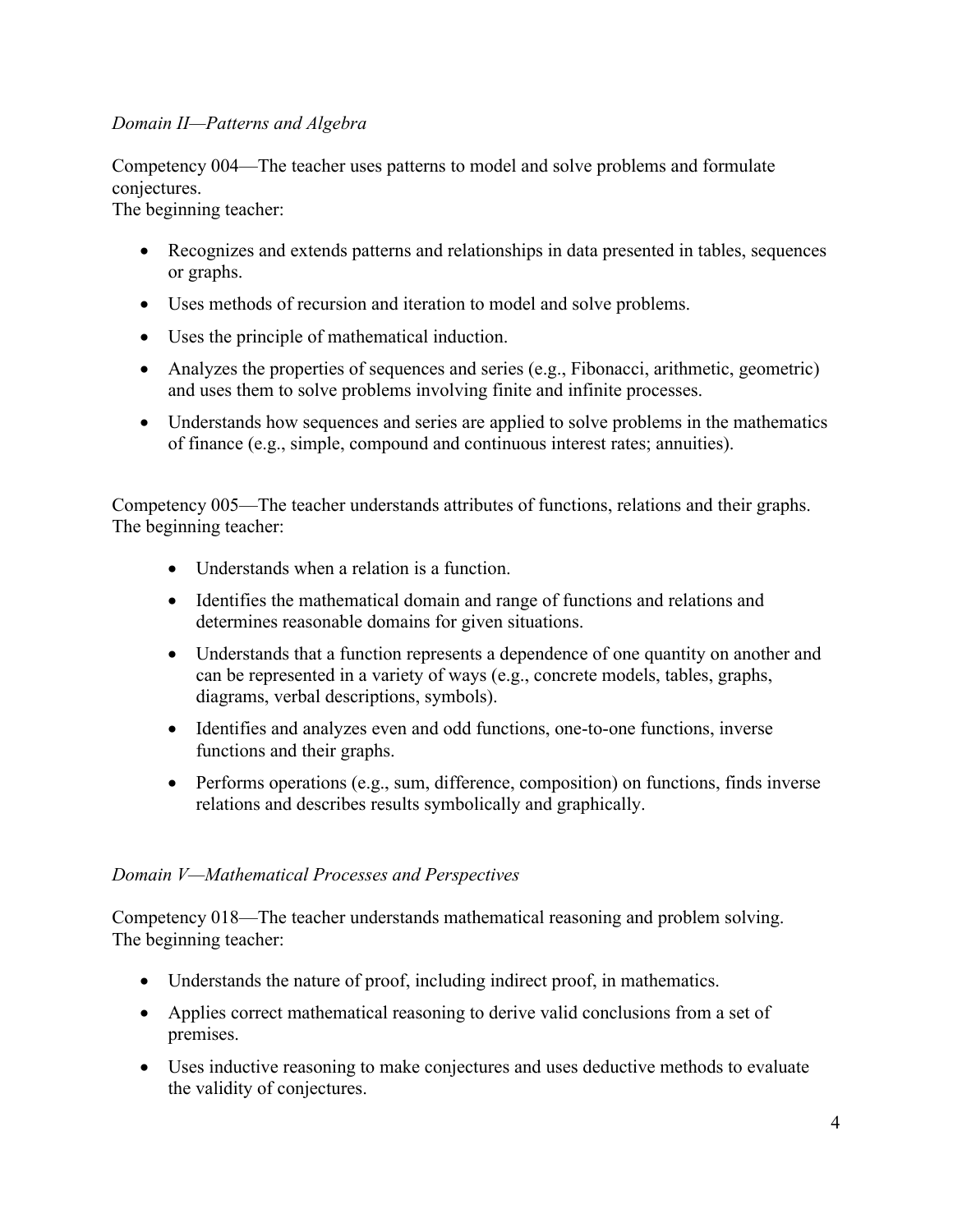- Uses formal and informal reasoning to justify mathematical ideas.
- Understands the problem-solving process (i.e., recognizing that a mathematical problem can be solved in a variety of ways, selecting an appropriate strategy, evaluating the reasonableness of a solution).
- Evaluates how well a mathematical model represents a real-world situation.

Competency 019—The teacher understands mathematical connections both within and outside of mathematics and how to communicate mathematical ideas and concepts. The beginning teacher:

- Understands how mathematics is used to model and solve problems in other disciplines (e.g., art, music, science, social science, business).
- Translates mathematical ideas between verbal and symbolic forms.
- Communicates mathematical ideas using a variety of representations (e.g., numeric, verbal, graphical, pictorial, symbolic, concrete).
- Understands the use of visual media, such as graphs, tables, diagrams and animations, to communicate mathematical information.
- Uses appropriate mathematical terminology to express mathematical ideas.

### **COURSE REQUIREMENTS**

#### **Grading Criteria Rubric and Conversion**

The student will be responsible for homework assignments, a project, quizzes, discussions, a midterm exam and a final exam. The midterm and final exam are administered through Proctorio.

| Discussions $(5 \times 10)$ pts each)          | $(50 \text{ points})$   | $5\%$       |
|------------------------------------------------|-------------------------|-------------|
| Homework assignments $(6 \times 25)$ pts each) | $(150 \text{ points})$  | 15%         |
| Quizzes $(5 \times 40)$ pts each)              | $(200 \text{ points})$  | <b>20%</b>  |
| Midterm Exam                                   | $(300 \text{ points})$  | 30%         |
| Final Exam                                     | $(300 \text{ points})$  | 30%         |
| <b>TOTAL</b>                                   | $(1000 \text{ points})$ | <b>100%</b> |

#### **A = 900 - 1000, B = 800 – 899, C = 700 – 799, D = 600 – 699, F = 500 - 599**

#### **Posting of Grades**

Students will receive instant feedback on homework assignments via Webassign. Grades will be posted in Canvas within one week of due dates. Please monitor grades regularly to ensure accuracy. Contact me immediately if discrepancies arise.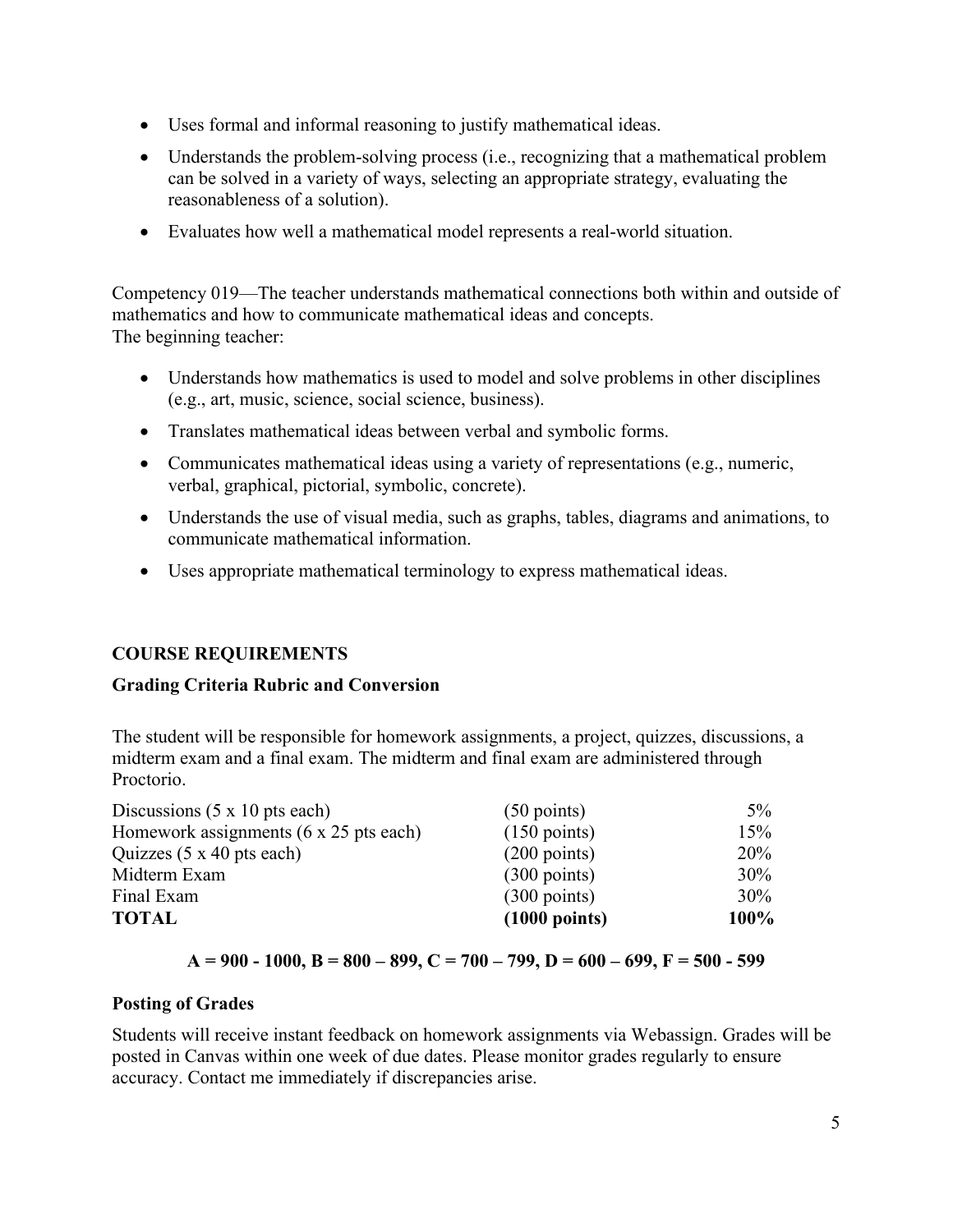# **Grading Policies**

# LATE ASSIGNMENTS WILL NOT BE ACCEPTED IN THIS CLASS. **COURSE OUTLINE AND CALENDAR**

# **Complete Course Calendar**

| Week#                              | <b>Topics</b>                                             | What's due?<br>(by midnight)                      |
|------------------------------------|-----------------------------------------------------------|---------------------------------------------------|
| 1                                  | Introductions                                             | Discussion $#1$ – Jan 23rd                        |
| $\overline{2}$                     | <b>Ch.2 Conditional Statements</b><br>& Argument Validity | $Ch.2$ HW $-$ Jan 30th                            |
| 3                                  | Ch.3 The Logic of<br><b>Quantified Statements</b>         | Discussion $#2$ – Feb 6th                         |
| $\overline{4}$                     | Ch.3 Arguments with<br><b>Quantified Statements</b>       | $Ch. 3 HW - Feb 13th$                             |
| 5                                  | Ch.3 & Ch.4 Clarifications                                | Ch. $2/3$ Quiz – Feb 20th                         |
| 6                                  | Ch.4 Elementary Number<br>Theory & Methods of Proof       | $Ch. 4 HW - Feb 27th$                             |
| $\overline{7}$                     | Ch.4 Clarifications                                       | Discussion $#3$ – Mar 6th<br>Ch. 4 Quiz - Mar 6th |
| 8                                  | Midterm Review                                            | Midterm Exam - Mar 11th                           |
| <b>SPRING BREAK: MARCH 14 - 18</b> |                                                           |                                                   |
| 9                                  | Ch.5 Explicit Sequences $&$<br>Proofs                     | Discussion $#4 - Mar 27th$                        |
| 10                                 | Ch.5 Recursive Sequences $&$<br>Algorithms                | $Ch. 5 HW - Apr 3rd$                              |
| 11                                 | Ch.5 Clarifications                                       | Ch. 5 Quiz $-$ Apr 10th                           |
| 12                                 | Ch.6 Set Theory                                           | Discussion $#5 - Apr 18th$<br>Ch. 6 HW – Apr 18th |
| 13                                 | Ch.7 Properties of Functions                              | Ch. 6 Quiz - Apr 24th<br>Ch. 7 HW – Apr 24th      |
| 14                                 | Ch.7 Clarifications                                       | Ch. $7$ Quiz - May 1st                            |
| 15                                 | Ch.10 Theory of Graphs $&$<br><b>Trees</b>                | $Ch. 10 HW - May 8th$                             |
| 16                                 | <b>Final Review</b>                                       | Final Exam - May 13th                             |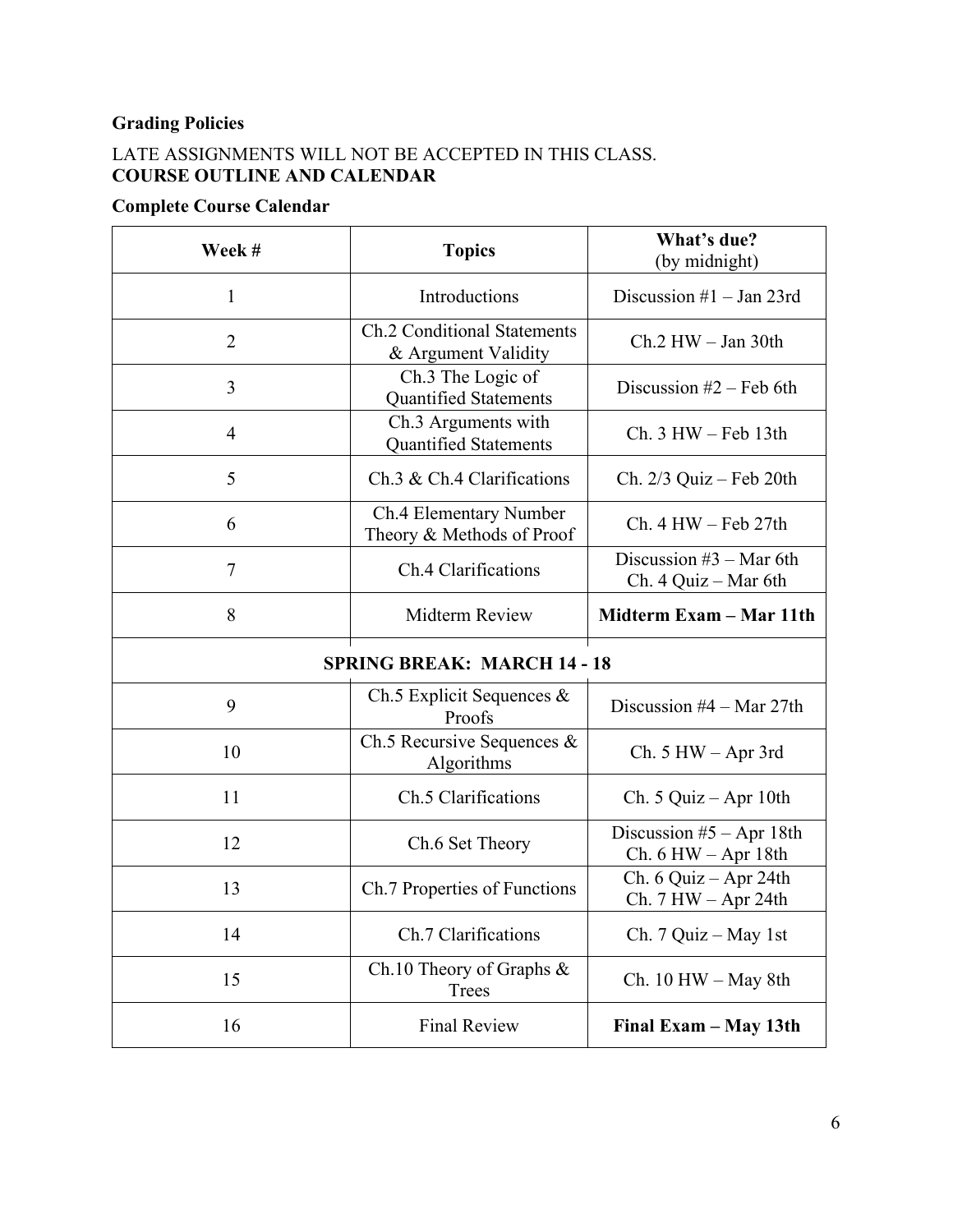### **Important University Dates**

#### *<https://www.tamuct.edu/registrar/academic-calendar.html>*

#### **TECHNOLOGY REQUIREMENTS AND SUPPORT**

#### **Technology Requirements**

This course will use the A&M-Central Texas Instructure Canvas learning management system. **We strongly recommend the latest versions of Chrome or Firefox browsers. Canvas no longer supports any version of Internet Explorer.**

Logon to A&M-Central Texas Canvas<https://tamuct.instructure.com/> or access Canvas through the TAMUCT Online link in myCT<https://tamuct.onecampus.com/>. You will log in through our Microsoft portal.

Username: Your MyCT email address. Password: Your MyCT password

Office hours will be held through Webex. Please click on this link to access my office hours: <https://tamuct.webexcom/meet/cdouglass> .

#### **Canvas Support**

Use the Canvas Help link, located at the bottom of the left-hand menu, for issues with Canvas. You can select "Chat with Canvas Support," submit a support request through "Report a Problem," or call the Canvas support line: 1-844-757-0953.

For issues related to course content and requirements, contact your instructor.

#### **Online Proctored Testing**

A&M-Central Texas uses Proctorio for online identity verification and proctored testing. This service is provided at no direct cost to students. If the course requires identity verification or proctored testing, the technology requirements are: Any computer meeting the minimum computing requirements, plus web camera, speaker, and microphone (or headset). Proctorio also requires the Chrome web browser with their custom plug in.

#### **Other Technology Support**

For log-in problems, students should contact Help Desk Central, 24 hours a day, 7 days a week

Email: [helpdesk@tamu.edu](mailto:helpdesk@tamu.edu) Phone: (254) 519-5466 [Web Chat:](http://hdc.tamu.edu/) [http://hdc.tamu.edu] *Please let the support technician know you are an A&M-Central Texas student.*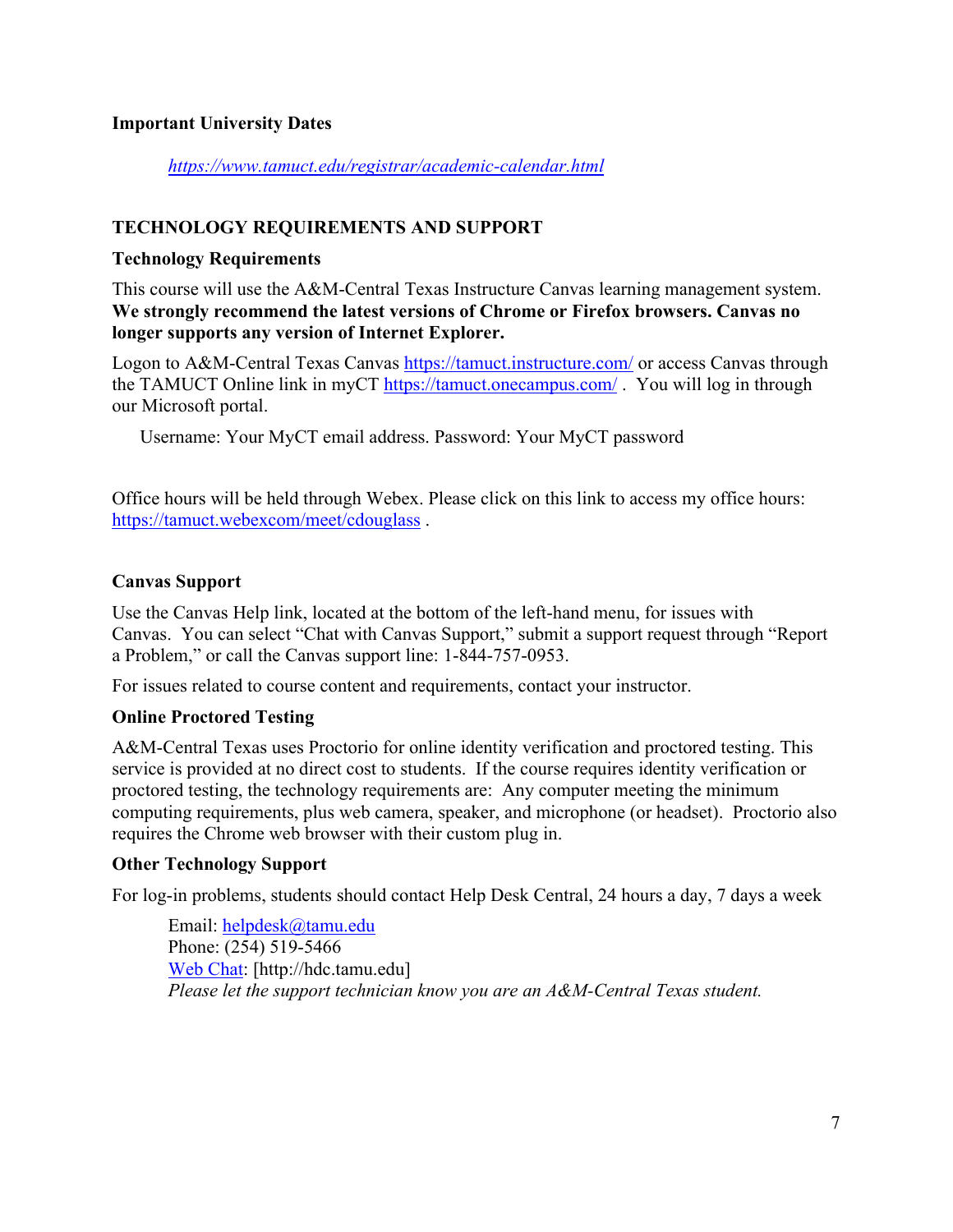# **UNIVERSITY RESOURCES, PROCEDURES, AND GUIDELINES**

# **Drop Policy**

If you discover that you need to drop this class, you must complete the [Drop Request](https://dynamicforms.ngwebsolutions.com/casAuthentication.ashx?InstID=eaed95b9-f2be-45f3-a37d-46928168bc10&targetUrl=https%3A%2F%2Fdynamicforms.ngwebsolutions.com%2FSubmit%2FForm%2FStart%2F53b8369e-0502-4f36-be43-f02a4202f612) Dynamic Form through Warrior Web.

[https://dynamicforms.ngwebsolutions.com/casAuthentication.ashx?InstID=eaed95b9-f2be-45f3 a37d-

46928168bc10&targetUrl=https%3A%2F%2Fdynamicforms.ngwebsolutions.com%2FSubmit% 2FForm%2FStart%2F53b8369e-0502-4f36-be43-f02a4202f612].

Faculty cannot drop students; this is always the responsibility of the student. The Registrar's Office will provide a deadline on the Academic Calendar for which the form must be completed. Once you submit the completed form to the Registrar's Office, you must go into Warrior Web and confirm that you are no longer enrolled. If you still show as enrolled, FOLLOW-UP with the Registrar's Office immediately. You are to attend class until the procedure is complete to avoid penalty for absence. Should you miss the drop deadline or fail to follow the procedure, you will receive an F in the course, which may affect your financial aid and/or VA educational benefits.

# **Academic Integrity**

Texas A&M University-Central Texas values the integrity of the academic enterprise and strives for the highest standards of academic conduct. A&M-Central Texas expects its students, faculty, and staff to support the adherence to high standards of personal and scholarly conduct to preserve the honor and integrity of the creative community. Any deviation by students from this expectation may result in a failing grade for the assignment and potentially a failing grade for the course. All academic misconduct concerns will be referred to the Office of Student Conduct. When in doubt on collaboration, citation, or any issue, please contact your instructor before taking a course of action.

For more [information](https://nam04.safelinks.protection.outlook.com/?url=https%3A%2F%2Fwww.tamuct.edu%2Fstudent-affairs%2Fstudent-conduct.html&data=04%7C01%7Clisa.bunkowski%40tamuct.edu%7Ccfb6e486f24745f53e1a08d910055cb2%7C9eed4e3000f744849ff193ad8005acec%7C0%7C0%7C637558437485252160%7CUnknown%7CTWFpbGZsb3d8eyJWIjoiMC4wLjAwMDAiLCJQIjoiV2luMzIiLCJBTiI6Ik1haWwiLCJXVCI6Mn0%3D%7C1000&sdata=yjftDEVHvLX%2FhM%2FcFU0B99krV1RgEWR%2BJ%2BhvtoR6TYk%3D&reserved=0) regarding the Student Conduct process, [https://www.tamuct.edu/studentaffairs/student-conduct.html].

If you know of potential honor violations by other students, you may [submit](https://nam04.safelinks.protection.outlook.com/?url=https%3A%2F%2Fcm.maxient.com%2Freportingform.php%3FTAMUCentralTexas%26layout_id%3D0&data=04%7C01%7Clisa.bunkowski%40tamuct.edu%7Ccfb6e486f24745f53e1a08d910055cb2%7C9eed4e3000f744849ff193ad8005acec%7C0%7C0%7C637558437485262157%7CUnknown%7CTWFpbGZsb3d8eyJWIjoiMC4wLjAwMDAiLCJQIjoiV2luMzIiLCJBTiI6Ik1haWwiLCJXVCI6Mn0%3D%7C1000&sdata=CXGkOa6uPDPX1IMZ87z3aZDq2n91xfHKu4MMS43Ejjk%3D&reserved=0) a report, [https://cm.maxient.com/reportingform.php?TAMUCentralTexas&layout\_id=0].

### **Academic Accommodations**

At Texas A&M University-Central Texas, we value an inclusive learning environment where every student has an equal chance to succeed and has the right to a barrier-free education. The Warrior Center for Student Success, Equity and Inclusion is responsible for ensuring that students with a disability receive equal access to the university's programs, services and activities. If you believe you have a disability requiring reasonable accommodations, please contact the Office of Access and Inclusion, WH-212; or call (254) 501-5836. Any information you provide is private and confidential and will be treated as such.

For more information, please visit our [Access & Inclusion](https://tamuct.instructure.com/courses/717) Canvas page (log-in required) [https://tamuct.instructure.com/courses/717]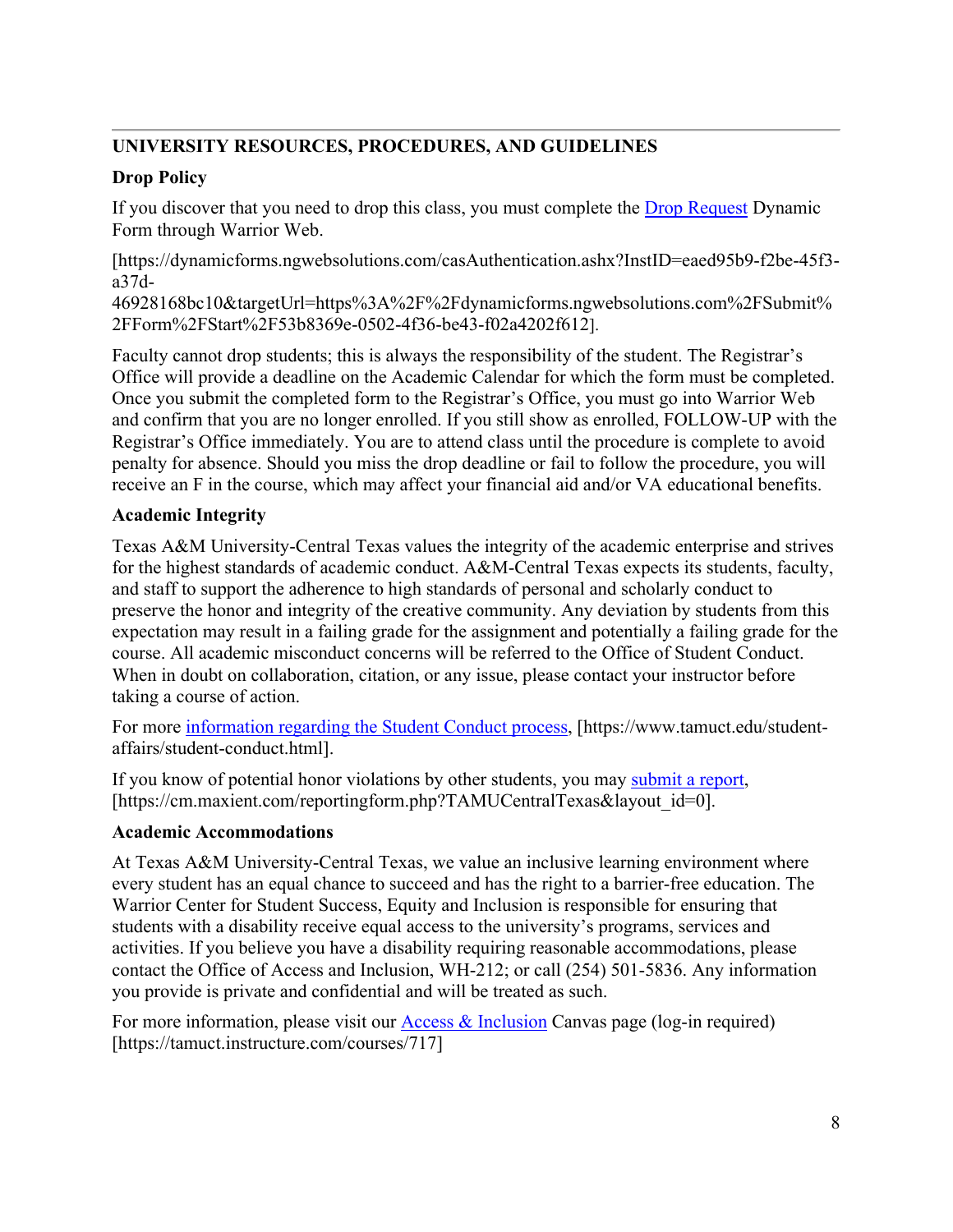### **Important information for Pregnant and/or Parenting Students**

Texas A&M University-Central Texas supports students who are pregnant and/or parenting. In accordance with requirements of Title IX and related guidance from US Department of Education's Office of Civil Rights, the Dean of Student Affairs' Office can assist students who are pregnant and/or parenting in seeking accommodations related to pregnancy and/or parenting. Students should seek out assistance as early in the pregnancy as possible. For more information, please visit [Student Affairs](https://www.tamuct.edu/student-affairs/pregnant-and-parenting-students.html) [https://www.tamuct.edu/student-affairs/pregnant-and-parentingstudents.html]. Students may also contact the institution's Title IX Coordinator. If you would like to read more about these [requirements and guidelines](http://www2.ed.gov/about/offices/list/ocr/docs/pregnancy.pdf) online, please visit the website [http://www2.ed.gov/about/offices/list/ocr/docs/pregnancy.pdf].

Title IX of the Education Amendments Act of 1972 prohibits discrimination on the basis of sex and gender–including pregnancy, parenting, and all related conditions. A&M-Central Texas is able to provide flexible and individualized reasonable accommodation to pregnant and parenting students. All pregnant and parenting students should contact the Associate Dean in the Division of Student Affairs at (254) 501-5909 to seek out assistance. Students may also contact the University's Title IX Coordinator.

### **Tutoring**

Tutoring is available to all A&M-Central Texas students, both virtually and in-person. Student success coaching is available online upon request.

If you have a question, are interested in becoming a tutor, or in need of success coaching contact the Warrior Center for Student Success, Equity and Inclusion at (254) 501-5836, visit the Warrior Center at 212 Warrior Hall, or by emailing [WarriorCenter@tamuct.edu.](mailto:WarriorCenter@tamuct.edu)

To schedule tutoring sessions and view tutor availability, please visit Tutor [Matching](https://tutormatchingservice.com/TAMUCT) [Services](https://tutormatchingservice.com/TAMUCT) [https://tutormatchingservice.com/TAMUCT] or visit the Tutoring Center in 111 Warrior Hall.

Chat live with a remote tutor 24/7 for almost any subject from on your computer! Tutor.com is an online tutoring platform that enables A&M-Central Texas students to log in and receive online tutoring support at no additional cost. This tool provides tutoring in over 40 subject areas except writing support. Access Tutor.com through Canvas.

#### **University Writing Center**

University Writing Center: Located in Warrior Hall 416, the University Writing Center (UWC) at Texas A&M University–Central Texas (A&M–Central Texas) is a free service open to all A&M–Central Texas students. For the Spring 2022 semester, the hours of operation are from 10:00 a.m.-5:00 p.m. Monday thru Thursday in Warrior Hall 416 (with online tutoring available every hour as well) with satellite hours available online only Monday thru Thursday from 6:00- 9:00 p.m. and Saturday 12:00-3:00 p.m.

Tutors are prepared to help writers of all levels and abilities at any stage of the writing process. While tutors will not write, edit, or grade papers, they will assist students in developing more effective composing practices. By providing a practice audience for students' ideas and writing, our tutors highlight the ways in which they read and interpret students' texts, offering guidance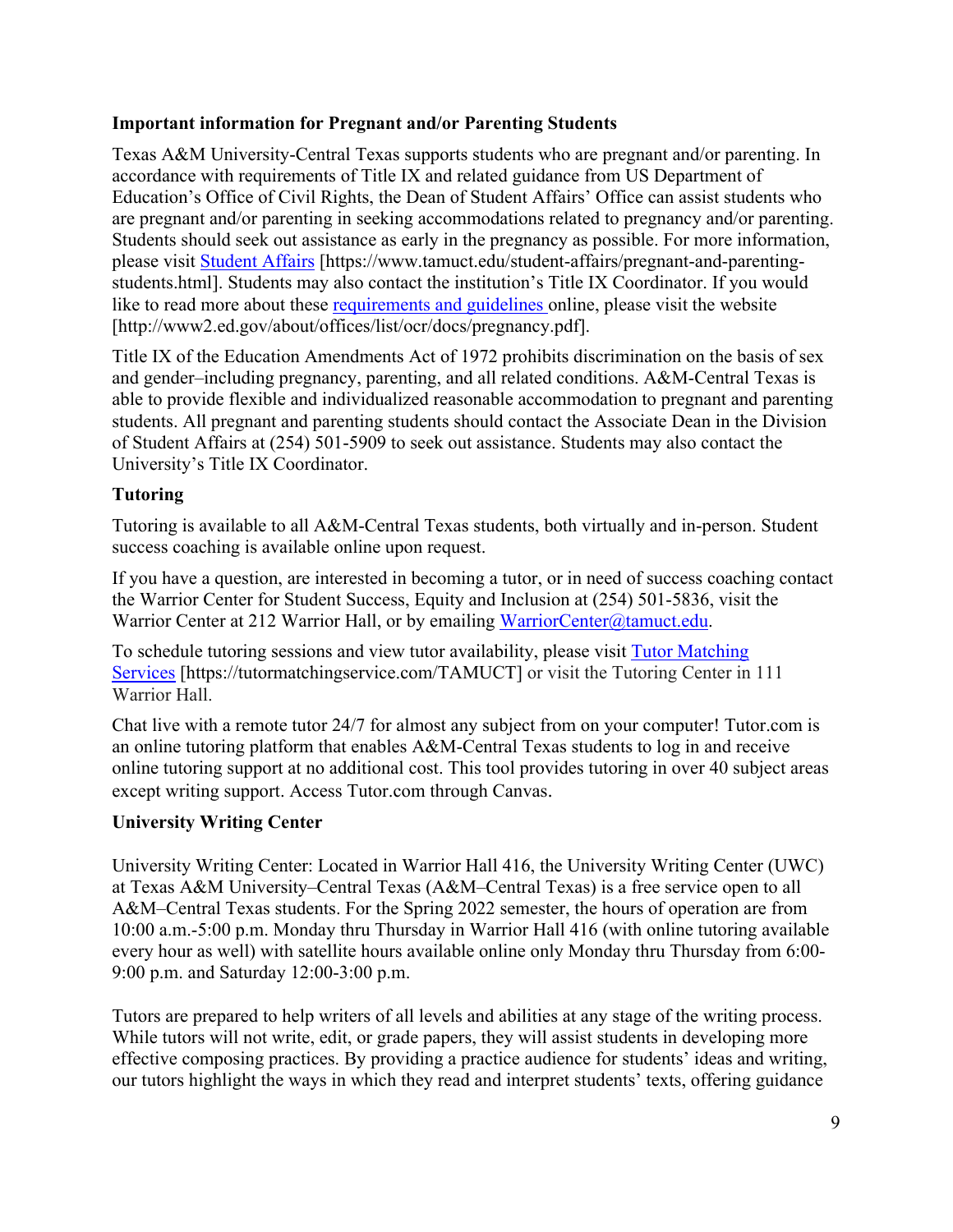and support throughout the various stages of the writing process. In addition, students may work independently in the UWC by checking out a laptop that runs the Microsoft Office suite and connects to WIFI, or by consulting our resources on writing, including all of the relevant style guides. Whether you need help brainstorming ideas, organizing an essay, proofreading, understanding proper citation practices, or just want a quiet place to work, the UWC is here to help!

Students may arrange a one-to-one session with a trained and experienced writing tutor by making an appointment via [WCOnline](https://tamuct.mywconline.com/) [https://tamuct.mywconline.com/]. In addition, you can email Dr. Bruce Bowles Jr. at bruce.bowles@tamuct.edu if you have any questions about the UWC, need any assistance with scheduling, or would like to schedule a recurring appointment with your favorite tutor by making an appointment via [WCOnline](https://tamuct.mywconline.com/)

[https://tamuct.mywconline.com/]. In addition, you can email Dr. Bruce Bowles Jr. at bruce.bowles@tamuct.edu if you have any questions about the UWC, need any assistance with scheduling, or would like to schedule a recurring appointment with your favorite tutor.

### **University Library**

The University Library provides many services in support of research across campus and at a distance. We offer over 200 electronic databases containing approximately 400,000 eBooks and 82,000 journals, in addition to the 96,000 items in our print collection, which can be mailed to students who live more than 50 miles from campus. Research guides for each subject taught at A&M-Central Texas are available through our website to help students navigate these resources. On campus, the library offers technology including cameras, laptops, microphones, webcams, and digital sound recorders.

Research assistance from a librarian is also available 24 hours a day through our online chat service, and at the reference desk when the library is open. Research sessions can be scheduled for more comprehensive assistance, and may take place virtually through WebEx, Microsoft Teams or in-person at the library. Schedule an [appointment](https://nam04.safelinks.protection.outlook.com/?url=https%3A%2F%2Ftamuct.libcal.com%2Fappointments%2F%3Fg%3D6956&data=04%7C01%7Clisa.bunkowski%40tamuct.edu%7Cde2c07d9f5804f09518008d9ab7ba6ff%7C9eed4e3000f744849ff193ad8005acec%7C0%7C0%7C637729369835011558%7CUnknown%7CTWFpbGZsb3d8eyJWIjoiMC4wLjAwMDAiLCJQIjoiV2luMzIiLCJBTiI6Ik1haWwiLCJXVCI6Mn0%3D%7C3000&sdata=KhtjgRSAw9aq%2FoBsB6wyu8b7PSuGN5EGPypzr3Ty2No%3D&reserved=0)

[here](https://nam04.safelinks.protection.outlook.com/?url=https%3A%2F%2Ftamuct.libcal.com%2Fappointments%2F%3Fg%3D6956&data=04%7C01%7Clisa.bunkowski%40tamuct.edu%7Cde2c07d9f5804f09518008d9ab7ba6ff%7C9eed4e3000f744849ff193ad8005acec%7C0%7C0%7C637729369835011558%7CUnknown%7CTWFpbGZsb3d8eyJWIjoiMC4wLjAwMDAiLCJQIjoiV2luMzIiLCJBTiI6Ik1haWwiLCJXVCI6Mn0%3D%7C3000&sdata=KhtjgRSAw9aq%2FoBsB6wyu8b7PSuGN5EGPypzr3Ty2No%3D&reserved=0) [https://tamuct.libcal.com/appointments/?g=6956]. Assistance may cover many topics, including how to find articles in peer-reviewed journals, how to cite resources, and how to piece together research for written assignments.

Our 27,000-square-foot facility on the A&M-Central Texas main campus includes student lounges, private study rooms, group work spaces, computer labs, family areas suitable for all ages, and many other features. Services such as interlibrary loan, TexShare, binding, and laminating are available. The library frequently offers workshops, tours, readings, and other events. For more information, please visit our Library [website](https://nam04.safelinks.protection.outlook.com/?url=https%3A%2F%2Ftamuct.libguides.com%2Findex&data=04%7C01%7Clisa.bunkowski%40tamuct.edu%7C7d8489e8839a4915335f08d916f067f2%7C9eed4e3000f744849ff193ad8005acec%7C0%7C0%7C637566044056484222%7CUnknown%7CTWFpbGZsb3d8eyJWIjoiMC4wLjAwMDAiLCJQIjoiV2luMzIiLCJBTiI6Ik1haWwiLCJXVCI6Mn0%3D%7C1000&sdata=2R755V6rcIyedGrd4Os5rkgn1PvhHKU3kUV1vBKiHFo%3D&reserved=0) [http://tamuct.libguides.com/index].

# **OPTIONAL POLICY STATEMENTS**

### **A Note about Sexual Violence at A&M-Central Texas**

Sexual violence is a serious safety, social justice, and public health issue. The university offers support for anyone struggling with these issues. University faculty are mandated reporters, so if someone discloses that they were sexually assaulted (or a victim of Domestic/Dating Violence or